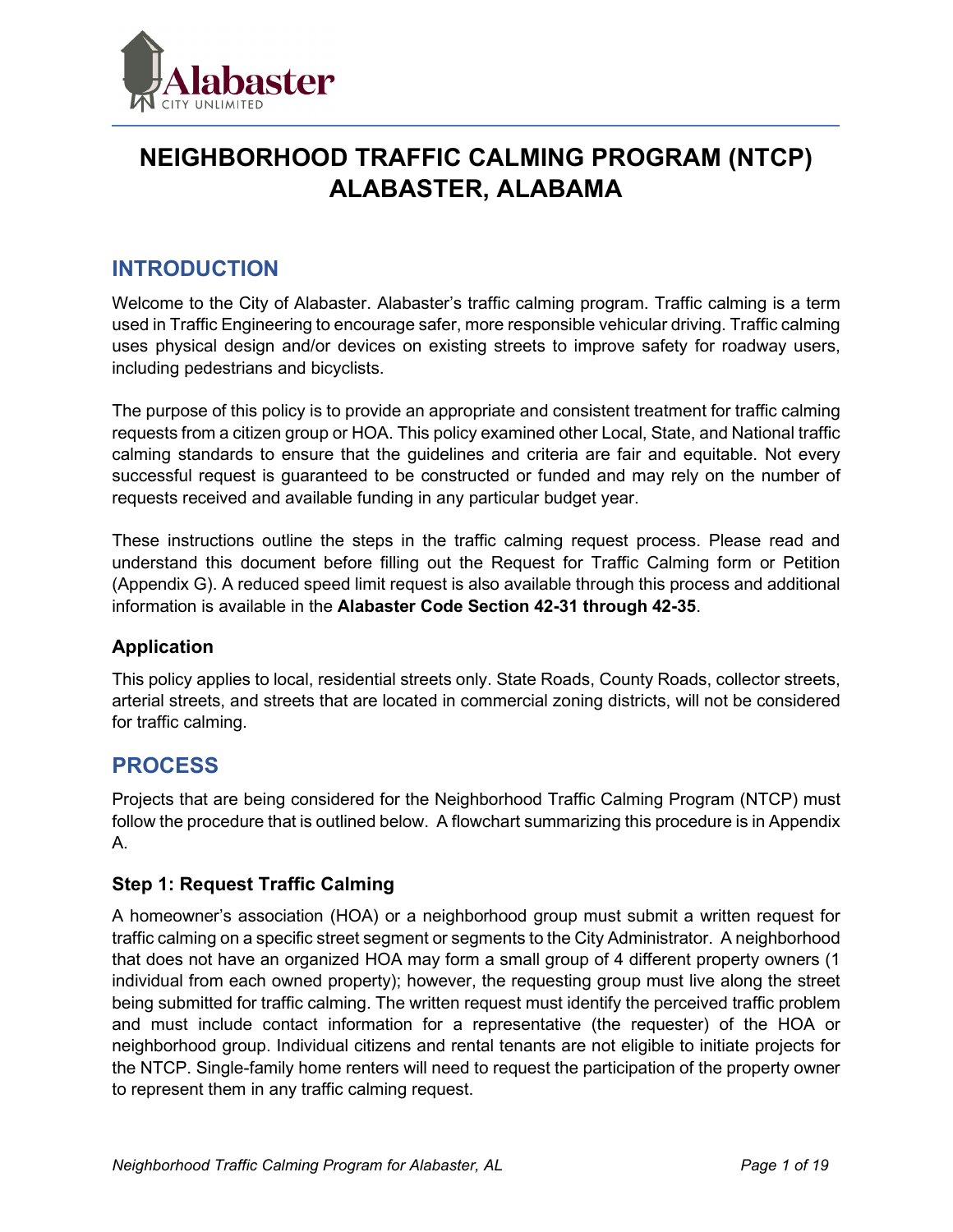

### **Step 2: Initial Review**

Upon receipt of a valid written request and per the guidelines of this policy, the Engineering / Public Safety Committee (PSC) will conduct an initial review of the street(s). This initial review will complete the following:

- 1. Ensure that the street(s) meets the minimum criteria
- 2. Conduct a field review and inspection of the street(s) to determine if a need exists
- 3. Determine if there are any preliminary solutions, such as posting speed limit signs, that could be put in place

In order for a project to be considered for traffic calming measures, the following **minimum criteria** must be met on the street(s) requested during the initial review:

- The posted speed limit is 30 mph or less on the street.
- The minimum width of the street is 12 feet.
- The street must be classified as a local street. No State Roads, County Roads, arterials, collectors, commercial areas are eligible for the NTCP. Certain traffic calming devices on Minor Collectors may be acceptable, as determined by the Engineer.
- The local street is a through street connecting between two collector streets, two arterial streets, or a collector to an arterial street. In other words, a through street is any street that a driver can use to 'cut through' from one larger street to another larger designated street (collector or arterial).
- Residential street 'circles' (having the same entrance and exit) and cul-de-sacs are not eligible for traffic calming.
- An exception to the requirement of a street being a 'through street' includes a local street that services a general public area, such as a public park, a school, or other larger venues/development/business in which there may be more traffic generated than just local residential traffic of a specific neighborhood. *Note: Individual resident, contractor, or delivery vehicle speeding issues should be addressed by the HOA or group with those residents/businesses and/or the Alabaster Police Department.*
- The street must measure longer than 1000 feet between stop signs, sharp curves, or 90 degree turns.
- The combination of horizontal and vertical curves along the roadway is not such that would result in inadequate stopping sight distance for motorists as they encounter a potential traffic calming device.
- The street is not a transit route or a primary emergency access route.

Once the initial review has been completed, streets that meet the criteria will move on to Step 3. All other applications will be terminated. The requester will be notified if the street did or did not meet the minimum criteria including a summary of which criteria was either met or not met. If preliminary solutions, such as signage, are identified, they will be discussed with the requester.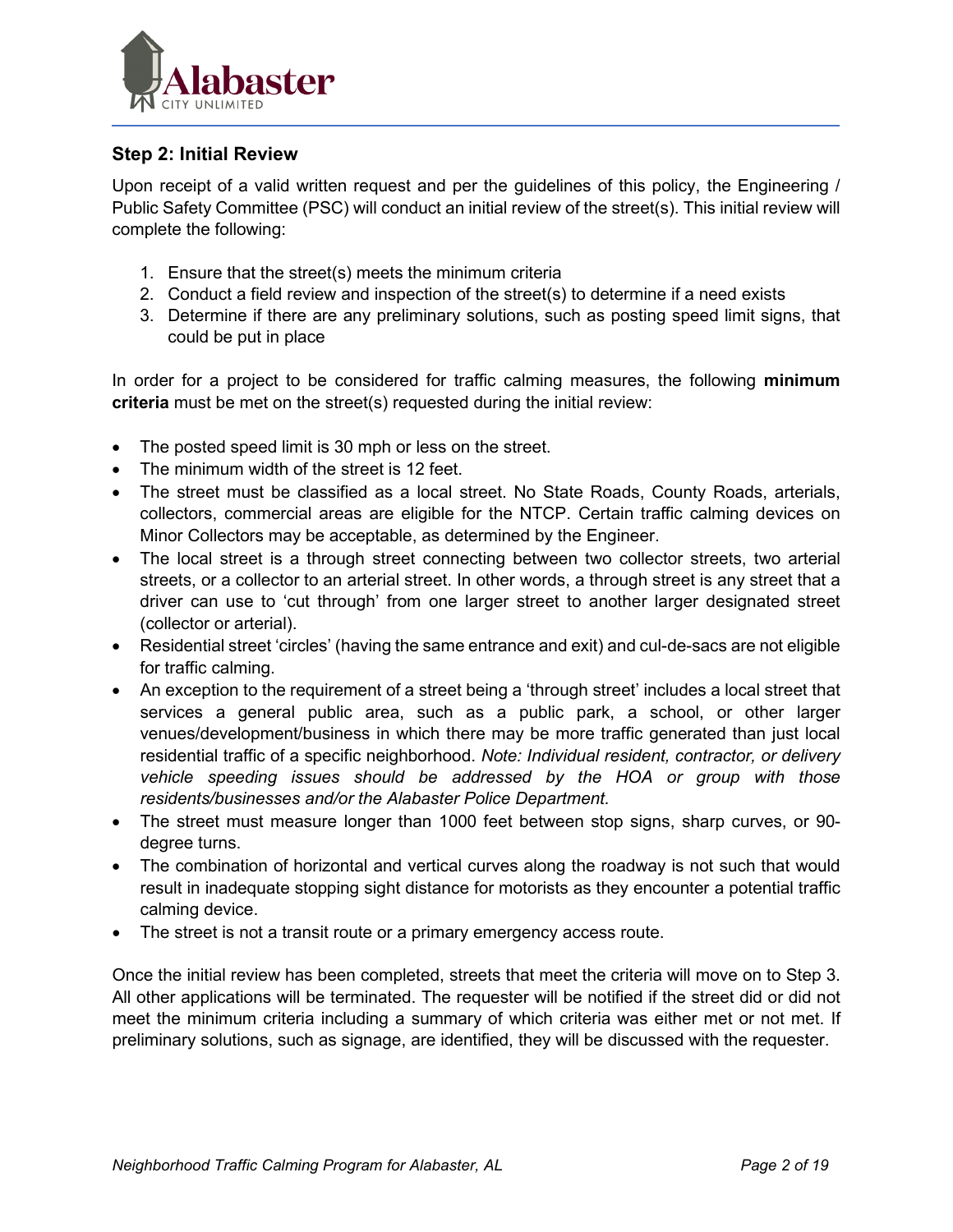

### **Step 3: Data Collection and Analysis**

Upon passing initial review in Step 2, Public Works and APD staff will perform data collection for the requested street(s) to ensure the street(s) meet specific study criteria, as stated herein. Data will typically be collected on weekdays over a continuous, minimum 48-hour period while schools are in session unless otherwise advised in the request. Data will not be collected on holidays or at least one day before or after a holiday. The data collection will assist in determining the eligibility of the street(s) based on the following specific study criteria and Grading System:

- The maximum grade on the section of roadway that is being considered for traffic calming measures does not exceed 7 percent.
- The Average Daily Traffic (ADT) volume must be greater than 150 vehicles per day and less than or equal to 2,000 vehicles per day (in a 24-hour period).
- The 85<sup>th</sup> percentile speed is at least 4 mph faster than the posted speed limit.
- The combination of traffic volume and  $85<sup>th</sup>$  percentile speed of traffic will be quantified using the Grading System Criteria in Table 1. A total of at least **6 points** is required to move to Step 4.

| <b>Table 1 Grading System Criteria</b>                   |                         |  |  |
|----------------------------------------------------------|-------------------------|--|--|
| <b>Daily Traffic Volumes</b>                             |                         |  |  |
| 0 - 150                                                  | Not Eligible            |  |  |
| 151 - 300                                                | 1                       |  |  |
| $301 - 500$                                              | 2                       |  |  |
| 501 - 700                                                | 3                       |  |  |
| $751 - 1,000$                                            | Δ                       |  |  |
| $1,001 - 2,000$                                          | 5                       |  |  |
| $2,001+$                                                 | Not Eligible**          |  |  |
|                                                          | 85th Percentile Speeds* |  |  |
| 0-4 MPH                                                  | Not Eligible            |  |  |
| 4 MPH                                                    | 1                       |  |  |
| 5 MPH                                                    | 2                       |  |  |
| 6 MPH                                                    | 3                       |  |  |
| 7 MPH                                                    | 4                       |  |  |
| 8 MPH                                                    | 5                       |  |  |
| ≥ 10 MPH                                                 | 6                       |  |  |
| *over speed limit<br>** Unless Approved by City Engineer |                         |  |  |

- Streets that do not have sidewalks on at least one side are given one (1) point resulting in the need to obtain at least 5 points from Table 1.
- Historical crash data will also be obtained and analyzed to assist in prioritizing traffic calming projects, however, crashes alone do not constitute the need for traffic calming devices.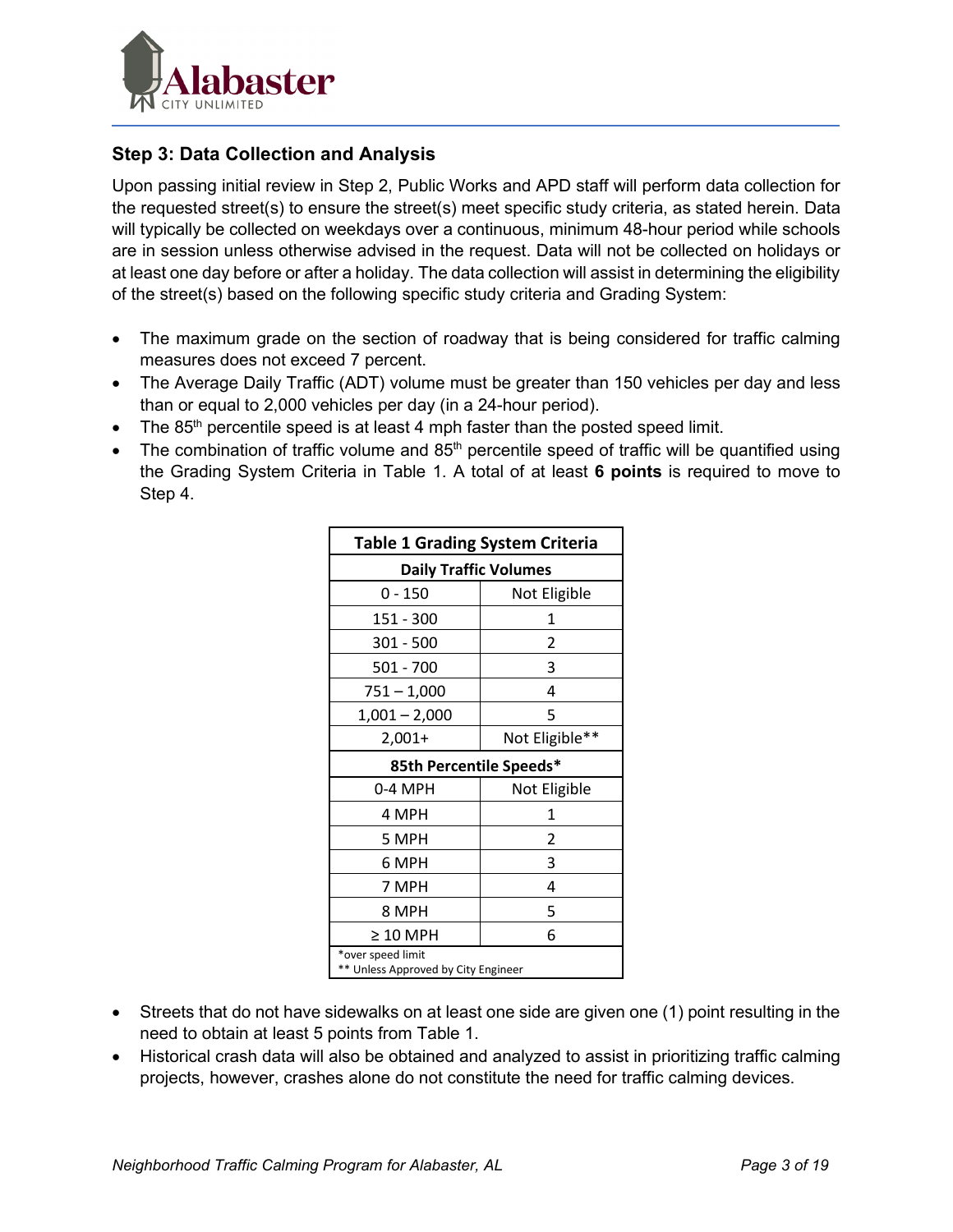

The above criteria and a total of at least 6 points must be met to qualify for the NTCP. If Engineering / PSC determines that the street segment does not meet the study criteria, then the project request will be terminated. The requested street(s) will be ineligible for the NTCP for a period of two years unless Engineering / PSC determines that changing conditions, such as additional development, has resulted in a traffic volume or speeding problem. If Engineering / PSC determines that a street segment in question does not meet the above criteria in full, then Engineering / PSC will work with the Traffic Division of the Alabaster Police Department and the neighborhood association/group to address the problem with education and enforcement efforts. Education and enforcement efforts may include written information, temporary driver feedback signs, citations, etc. Further information can be found in Appendix C.

If Engineering / PSC determines that the above criteria are met in full, then the project will be included in the NTCP, and Step 4 will be initiated. Engineering / PSC will identify feasible and appropriate traffic calming alternatives to address the identified traffic problem. Examples of traffic calming techniques are provided in Appendix B.

### **Step 4: Applicant Meeting and Conduct Petition**

Engineering / PSC will define the petition area. The petition area will typically include the following:

- Properties along the street that is being considered for traffic calming measures
- Properties along streets where access is substantially dependent upon the street that is proposed to be calmed
- Properties along any street that is expected to receive significant increases, as determined by Engineering / PSC, in traffic volumes or types as a result of the traffic calming installation

Engineering / PSC will prepare a petition packet that includes the petition form, a copy of the NTCP policy, a map of the study area, the approved traffic calming solution and approximate location, and the names and addresses of the property owners within the petition area. The petition packet will be given to the requester, who will be responsible for conducting the petition along with other volunteers from within the study area. In extenuating circumstances, the City may accommodate a neighborhood group in the petition process. HOAs will be responsible for conducting the petition process.

After the meeting, the requester must obtain supporting signatures, or "yes" votes, that represent **67 percent** (2/3) of the property owners within the petition area. Single-family home renters will need to request permission from the property owner to represent them in the petition voting process. Only one vote per property will be counted. Missing signatures will be counted as "no" votes. The requester will have 45 days to collect signatures and submit the petition results after Engineering / PSC provides the requester notice to proceed. If the petition is successful, then the proposed project will proceed to Step 5. If the petition fails, or if the petition is not returned by the petition deadline, then the project is terminated, and the neighborhood group or HOA will be ineligible to submit another request for traffic calming for a period of one year, and the street(s) requested shall not be eligible for a period of two years. Engineering / PSC will make every effort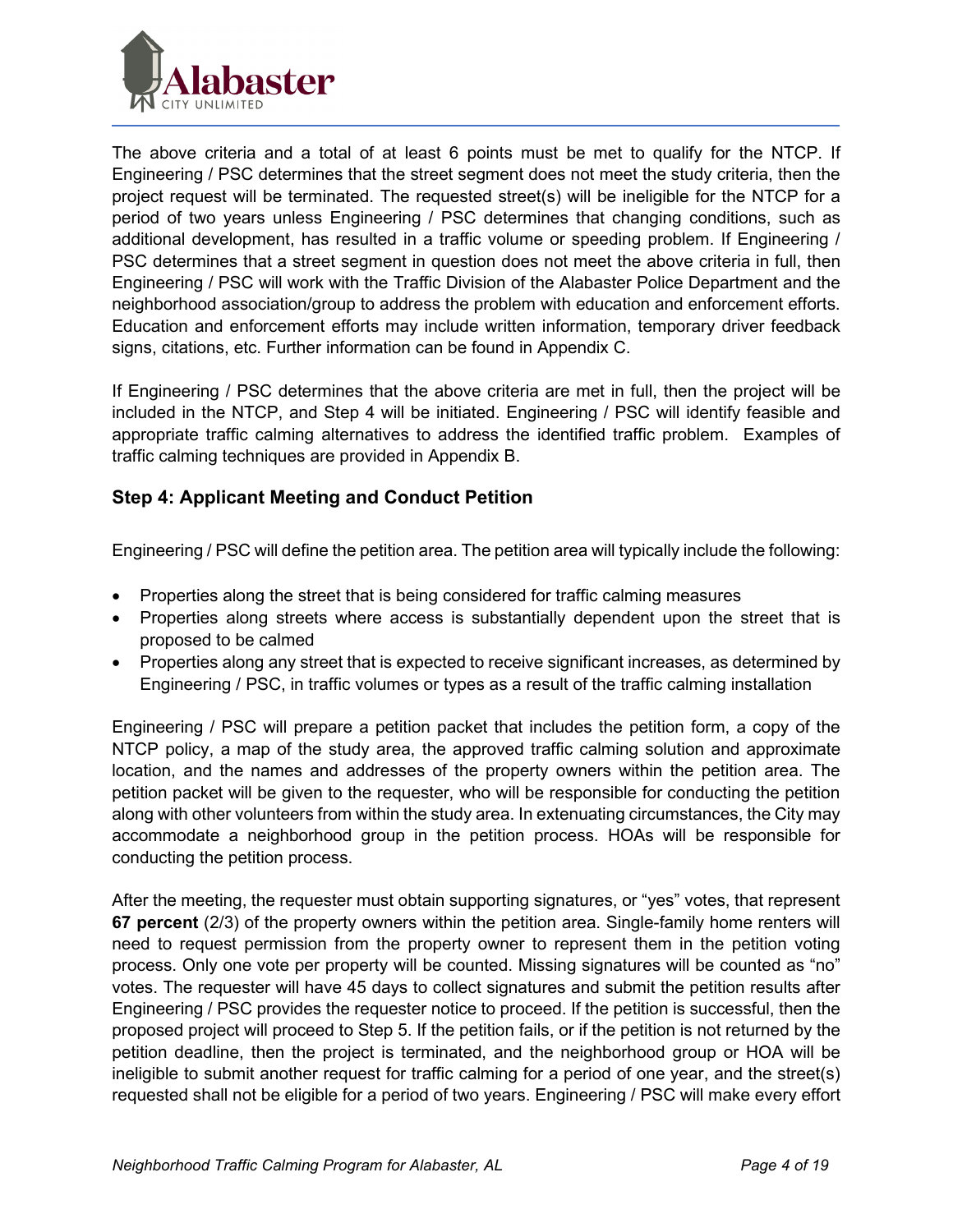

to avoid installation of Traffic calming measures or devices adjacent to the property owners that vote "No".

During the petition and signature process, if it is found by the HOA or representatives that the original NTCP measure is not acceptable to its residents, an additional meeting can be called to further discuss different alternatives. The additional meeting will follow the same format as the first meeting. A different alternative **must** be decided on at this meeting and the petition and signature-gathering process must begin again if this meeting is requested. If the petition is successful, the request will then move onto Step 5.

#### **Step 5: Develop, Prioritize, and Install Traffic Calming Measures**

Based on the feasible and appropriate solutions identified by Engineering / PSC and property owners during Step 4, Engineering / PSC will develop construction documents with estimated costs for the proposed traffic calming measures to be implemented.

Projects will be prioritized by Engineering / PSC based on a variety of factors, such as availability of funding, Table 1 score, implementation costs, and cost-sharing participation with the HOA or neighborhood group. Projects that include HOA or neighborhood funding will receive higher prioritization. For example, if there are two identical projects each costing the same amount and one group elects to participate in the cost by providing 25% and the other group elects to participate in the cost of 75% than the project that participates with 75% of the cost will be higher on the list then the group that participates 25%. The cost to the City is smaller and the City's limited funding for traffic calming will go further and include more projects when cost-sharing with HOAs and citizen groups. Projects funded 100% by the HOA or neighborhood group will get top priority for implementation but must be approved by the City of Alabaster.

Projects that have the highest priority will be implemented first. Implementation of a project will not occur until all associated maintenance/landscape/payment agreements have been finalized and City budget allows. Installation of the traffic calming measures will be performed by City crews or by a contractor that is selected by the City.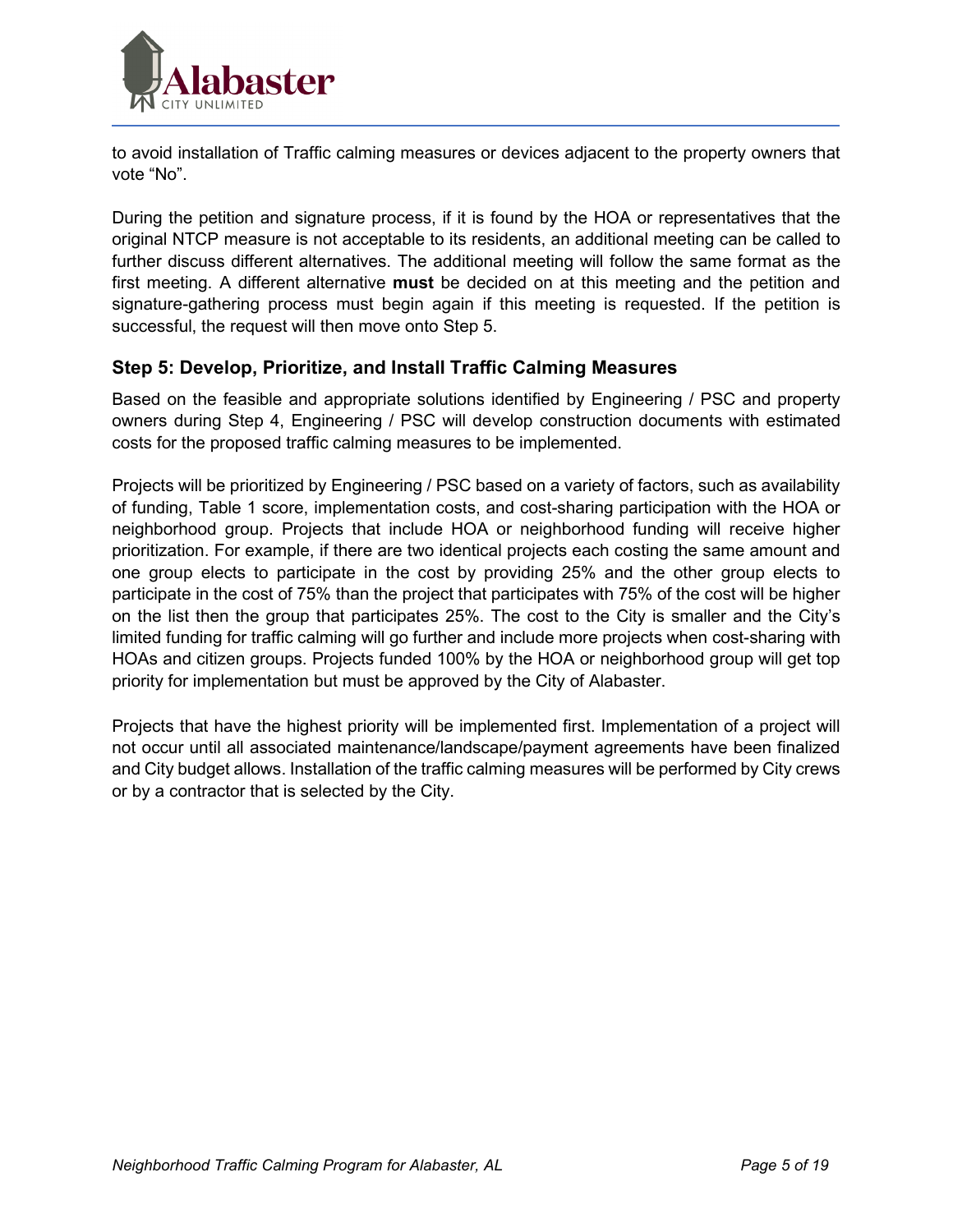

# **APPENDIX A**

## **FLOW CHART FOR THE NEIGHBORHOOD TRAFFIC CALMING PROGRAM (NTCP)**

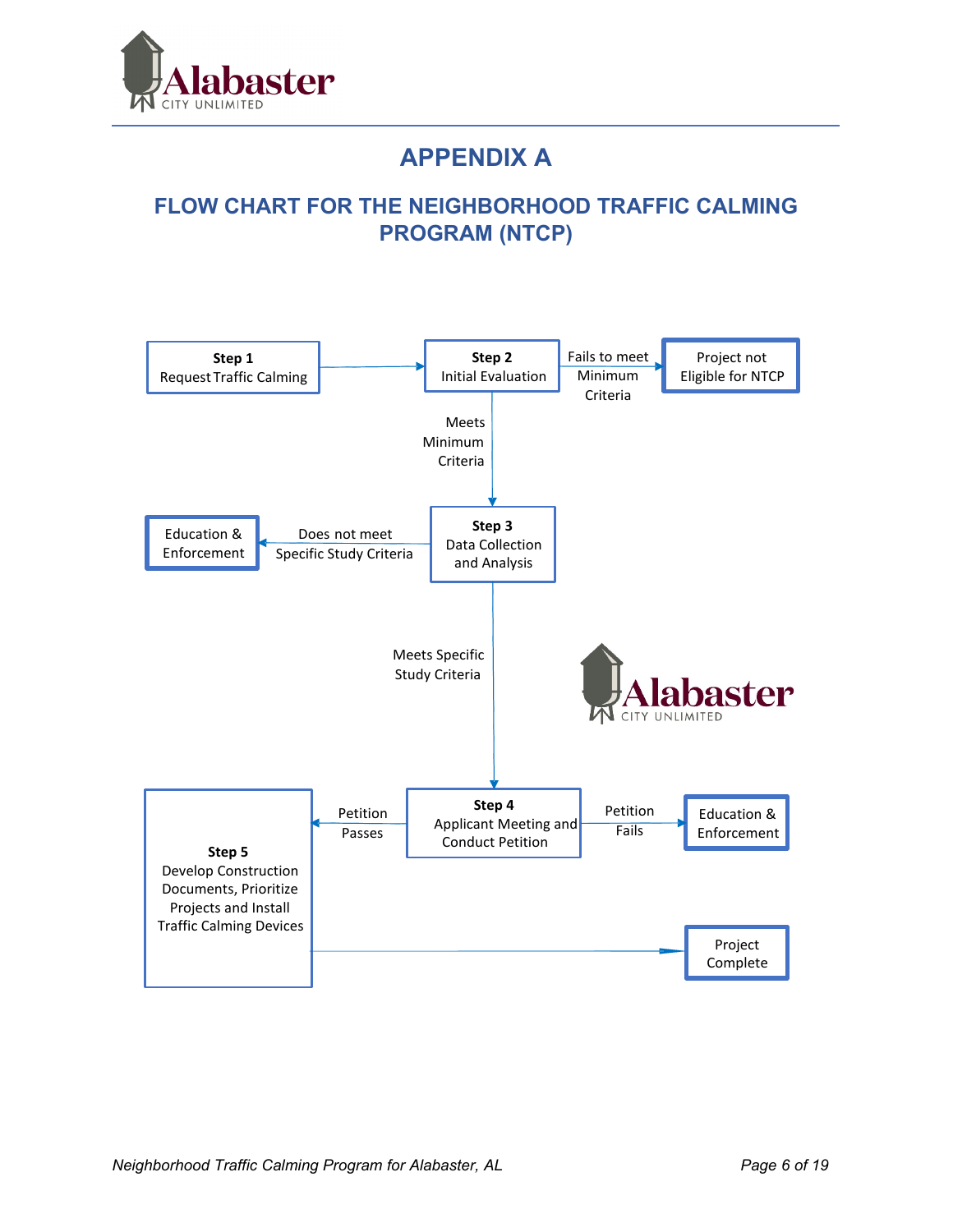

# **APPENDIX B**

## **TECHNIQUES THAT ARE SPECIFICALLY PERMITTED IN THE NTCP**

### **Vertical Traffic Calming Measures**

Vertical traffic calming measures are segments of roadway where vehicles are moved up and down causing some driver discomfort at higher speeds. By removing a vehicle's straight line of travel, vehicles are encouraged to reduce speed to navigate the movements.

A **speed cushion** is a series of small rubber speed cushions installed across the road. Designed to be wide enough to slow cars while narrow enough for emergency vehicles to straddle. Speed "bumps" are not allowed in the City as a traffic calming device. Speed Cushions will not be permitted on any Minor Collector Roadways that are included in the Neighborhood Traffic Calming Program.



*EXAMPLE: Speed cushions that may be permitted in the City of Alabaster.*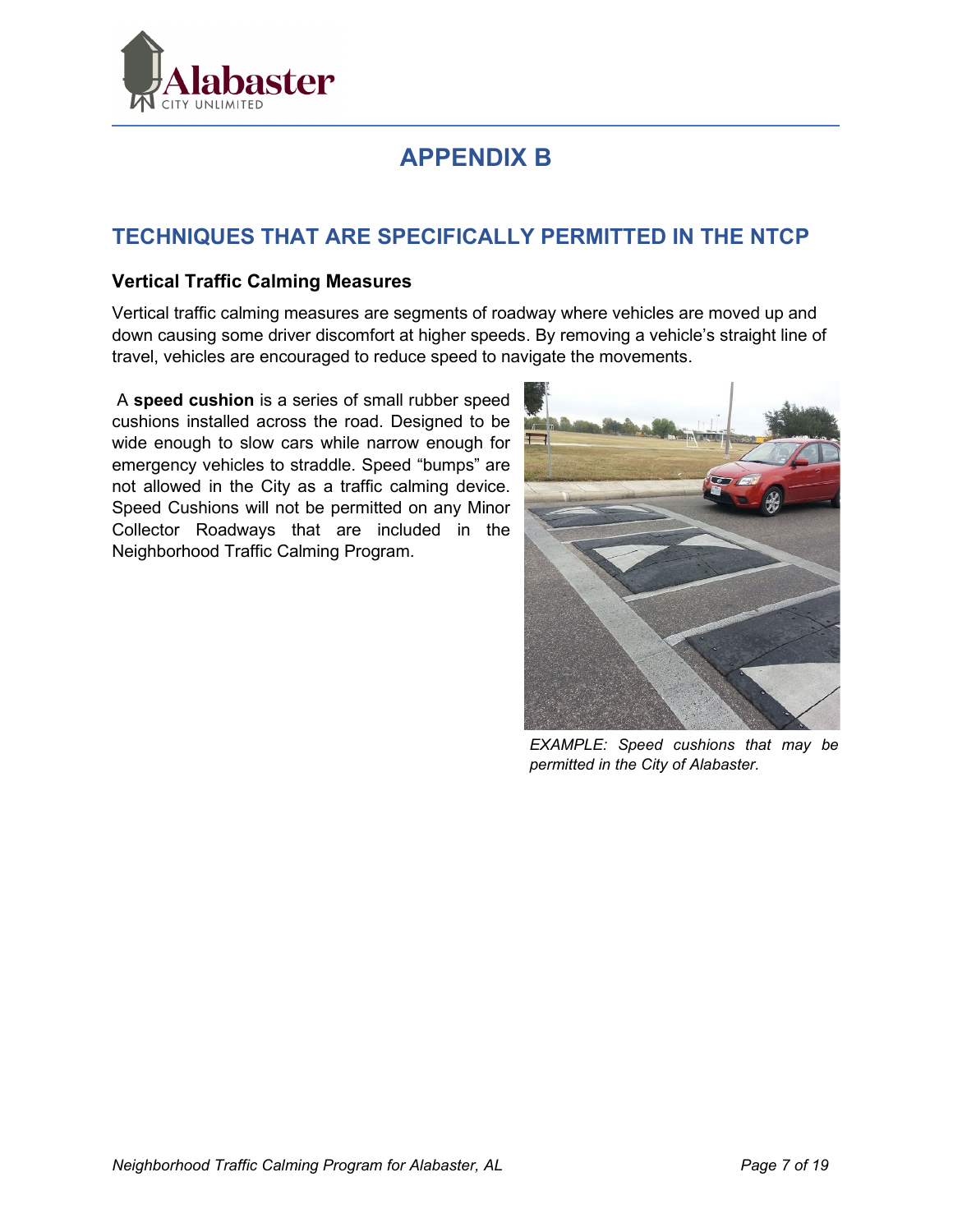

#### **Non-Physical Measures**

Non-physical measures are ones that do not require construction or physical changes to the existing roadway.

### **Driver Feedback Signs**

Driver feedback signs show the current speed limit and the speed that a vehicle is traveling at the moment. These signs inform drivers of the speed that they are traveling and encourage them to drive the speed limit. These signs can be programmed to alert a driver that is traveling over the speed limit by flashing and or displaying a message.



*This driver feedback signs lets drivers know the speed they are traveling and can tell them to slow down.*

### **Reduced Speed Limit**

Establishing a lower speed limit may help to reduce speeding and cut-through traffic in residential neighborhoods. Some local, residential roadways have speed limits that are posted at up to 30 mph. It may be desirable to lower the speed limits on these roadways from the City's default speed limit, 25 mph for local or residential roadways. The criteria for a reduction in speed limit differs slightly from the NTCP and can be found in the Alabaster Code Section 42-31 through 42-35.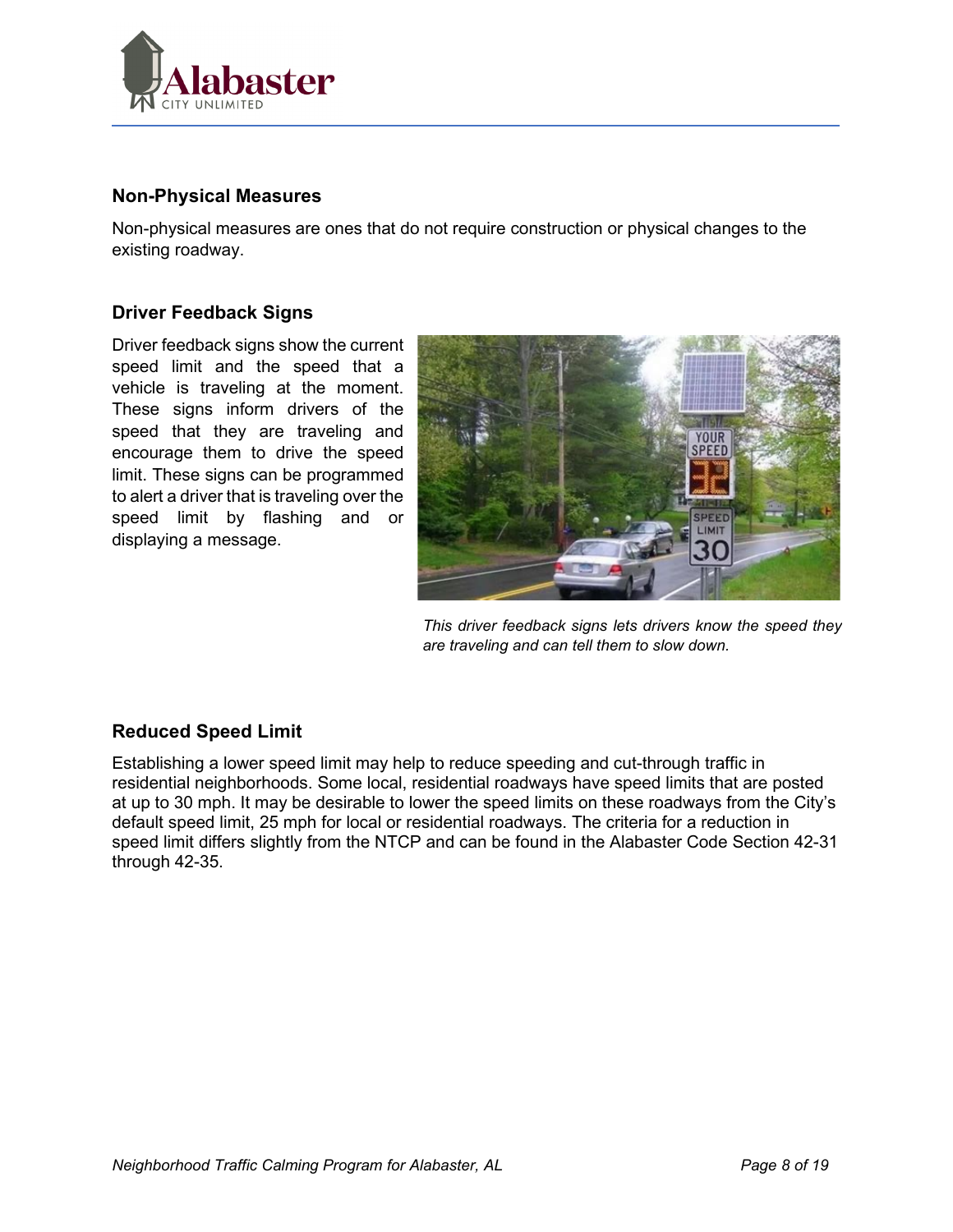

### **TECHNIQUES THAT ARE SPECIFICALLY PROHIBITED IN THE NTCP**

**Rumble strips** are raised buttons, bars, or groves that are closely placed on a roadway at regular intervals. They cause both noise and vibration in vehicles as motorists drive over them. Typically, rumble strips are used to alert motorists of unusual conditions ahead. As motorists get used to the rumble strips, the strips become less effective over time. Rumble strips can result in increased noise levels for nearby residents. Also, rumble strips require a high amount of maintenance. For these reasons, rumble strips may not be used as a traffic calming technique in the City of Alabaster.

**Speed Bumps** are shorter (six to 12 inches long) than speed humps (12-22 feet) and have been associated with maintenance, safety, and liability concerns. Speed "bumps" are not allowed in the City as a traffic calming device on residential streets.



*Rumble strips may not be used as a traffic calming technique.*



*Speed bumps are not an approved traffic calming technique for residential streets.*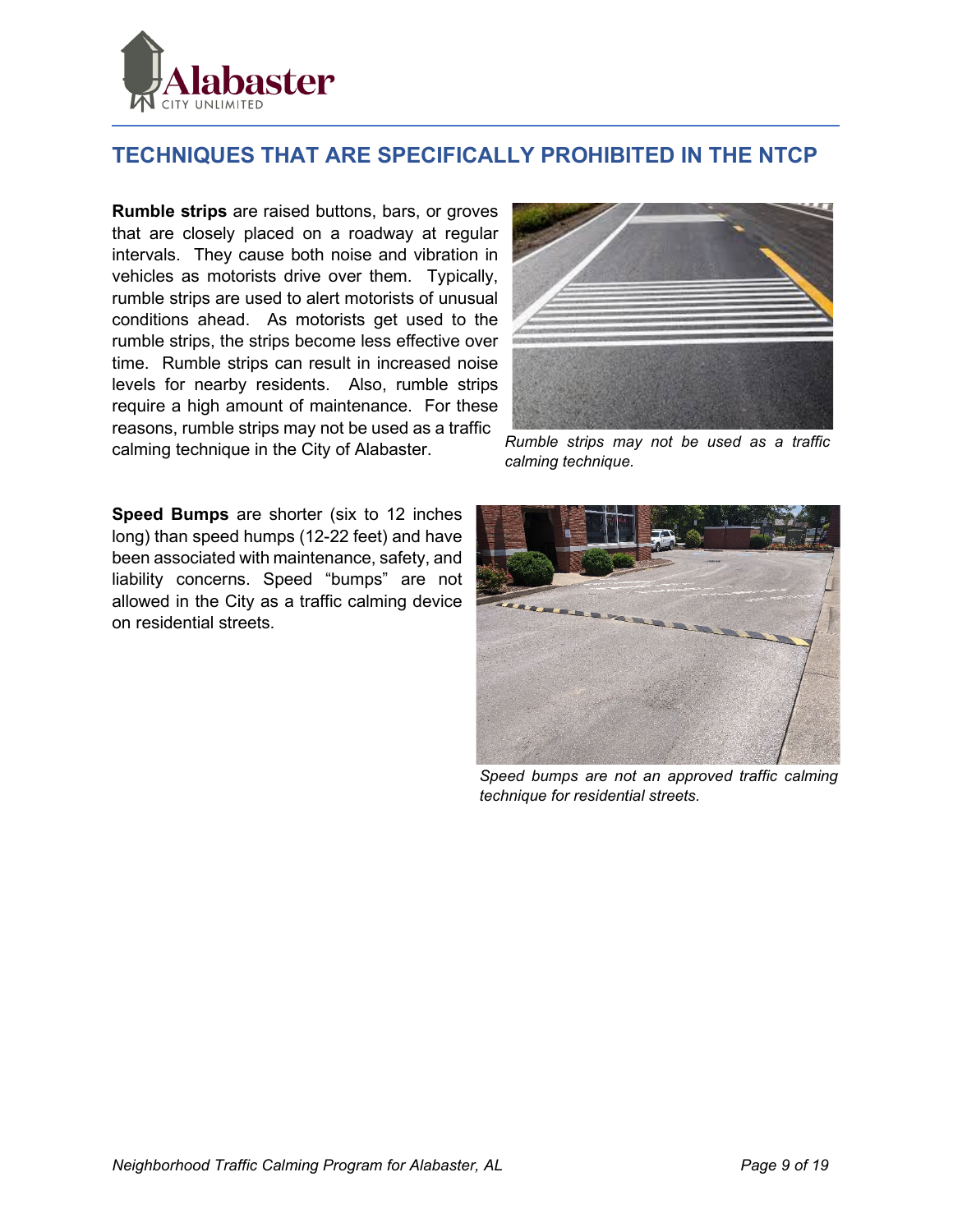

# **APPENDIX C**

## **Failed Requests Options**

**Education** is a key component of keeping all residents safe in the City of Alabaster. Engineering / PSC may assist the neighborhood HOA or groups in developing educational programs for the residents. This may come in the form of a flyer/brochure of written information. It will be the responsibility of the neighborhood HOA or groups to implement the educational programs.





*Temporary driver feedback signs may be used as part of the education efforts to control speeding in neighborhoods that request traffic calming.*

*Speed trailers may be used as part of the enforcement efforts to control speeding in neighborhoods that request traffic calming.*

**Enforcement** efforts may be completed in tandem with neighborhood education. The Alabaster Police Department will work with Engineering / PSC to help resolve traffic problems, such as speeding. Enforcement efforts may involve the use of speed trailers, officers and may include citations for violators.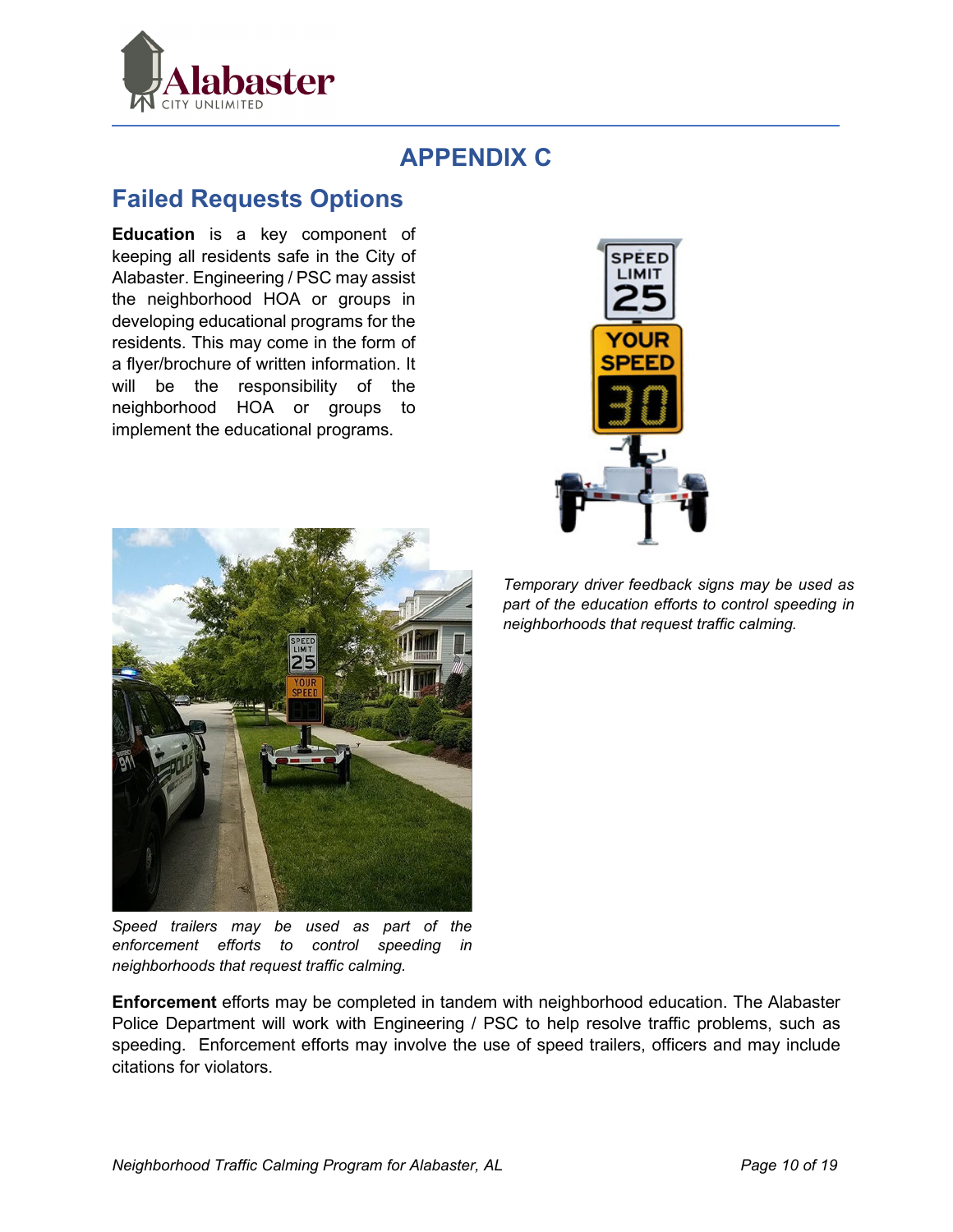

# **APPENDIX D**

## **Frequently Asked Questions**

- **Can we have a "Slow - Children at Play" sign?** Federal Standards discourage the use of "Children at Play" signs. There is a widespread false belief that traffic signs provide added protection. Studies have shown there is no long-term reduction in speed with these signs nor enforcement of 'lower' speeds. These signs may be found in locations throughout the city; however, these signs were placed before the MUTCD changed the recommendation for the use of this sign. The current edition of the MUTCD does not include this sign and therefore should not be used.
- **Can we have an All-way Stop for Traffic Calming?** All-way stop signs must meet specific requirements found in the MUTCD. These requirements typically involve traffic volumes, crash history, and pedestrians. The MUTCD specifically states that "Yield or Stop signs should not be used for speed control.". Multiway or All-way stop requests shall be requested separately and are not included in the NTCP.
- **What is the Speed Limit on residential streets when not posted?** Per City of Alabaster Ordinance Section 15-301, the speed limit for residential streets where not posted is 25 mph.
- **Can I request that a speed limit sign be posted on a street or in a neighborhood?** Yes, we can review current signage and recommend a speed limit sign location(s) should it not be posted. This is at the discretion of the City, per their findings and allowable budget. It should be noted, the City does not supply decorative posts or install decorative posts for signs. If a neighborhood has decorative posts or standards, the City can only supply the sign to the HOA for them to install on their post.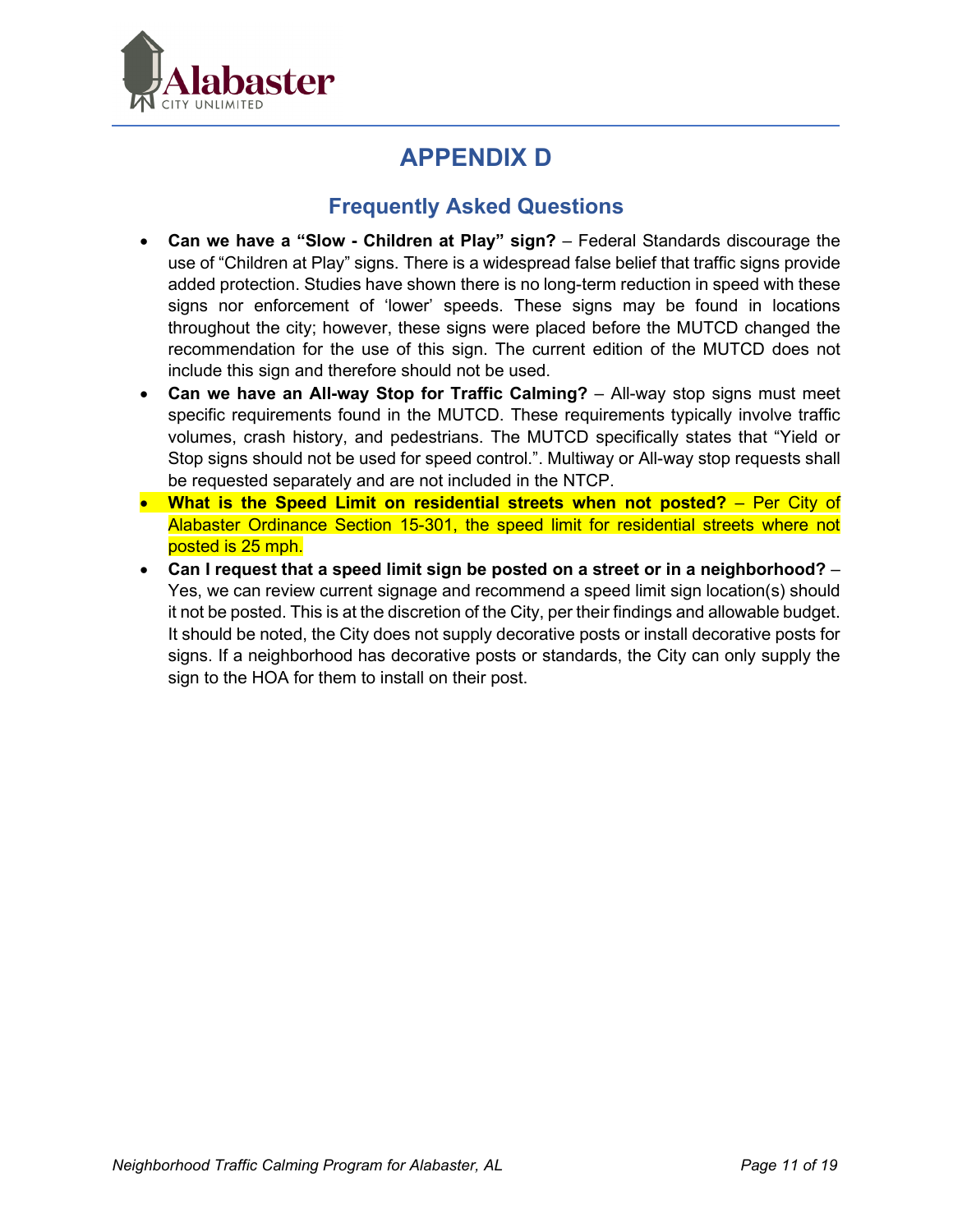

# **APPENDIX E**

## **Definitions**

- **Through Street** A through street is a roadway that provides access to or connects to multiple similar type roadways. A through street gives priority to the vehicles using it. A through street does not end at a Cul-de-sac and typically connects to other through or collector streets.
- **85th Percentile Speed** The 85th percentile speed is the speed at which 85 percent of the vehicles are traveling at or lower. For example, if the 85<sup>th</sup> percentile speed was found to be 32 mph, that means that 85 percent of vehicles were traveling at or below 32 mph.
- **Functional Classification** Functional Classifications are classified based on the amount of access and mobility a roadway provides. These classifications provide different levels of emphasis in regard to traffic movement (getting from one side of town to the other) versus direct access to the property. There are three main categories; Local, Collector, and Arterial. Each has its own unique characteristics to regard to access versus mobility.
- **Public Safety Committee**  This committee, also known as PSC, consists of the Mayor, three City Council Members, Police Chief, Fire Chief, City Administrator, Public Works Director and Director of Engineering for the City of Alabaster.
- **Collector Street** are roadways that serve often definable neighborhoods, which may be bound by arterials with higher classifications. As their name suggests, collector streets ideally "collect and distribute" local traffic, providing a link between local neighborhood streets (i.e. non-arterials) and larger arterials. A Collector Street may be a Major Collector or a Minor Collector. Collectors serve very little "through traffic". They do, however, serve a high proportion of local traffic requiring direct access to abutting properties.
- **Arterial Streets** are major roadways primarily serving "through traffic," conveying traffic to and from expressways and freeways, and having minimum direct service to abutting land. In some cases, arterial roadways provide direct access to adjacent properties.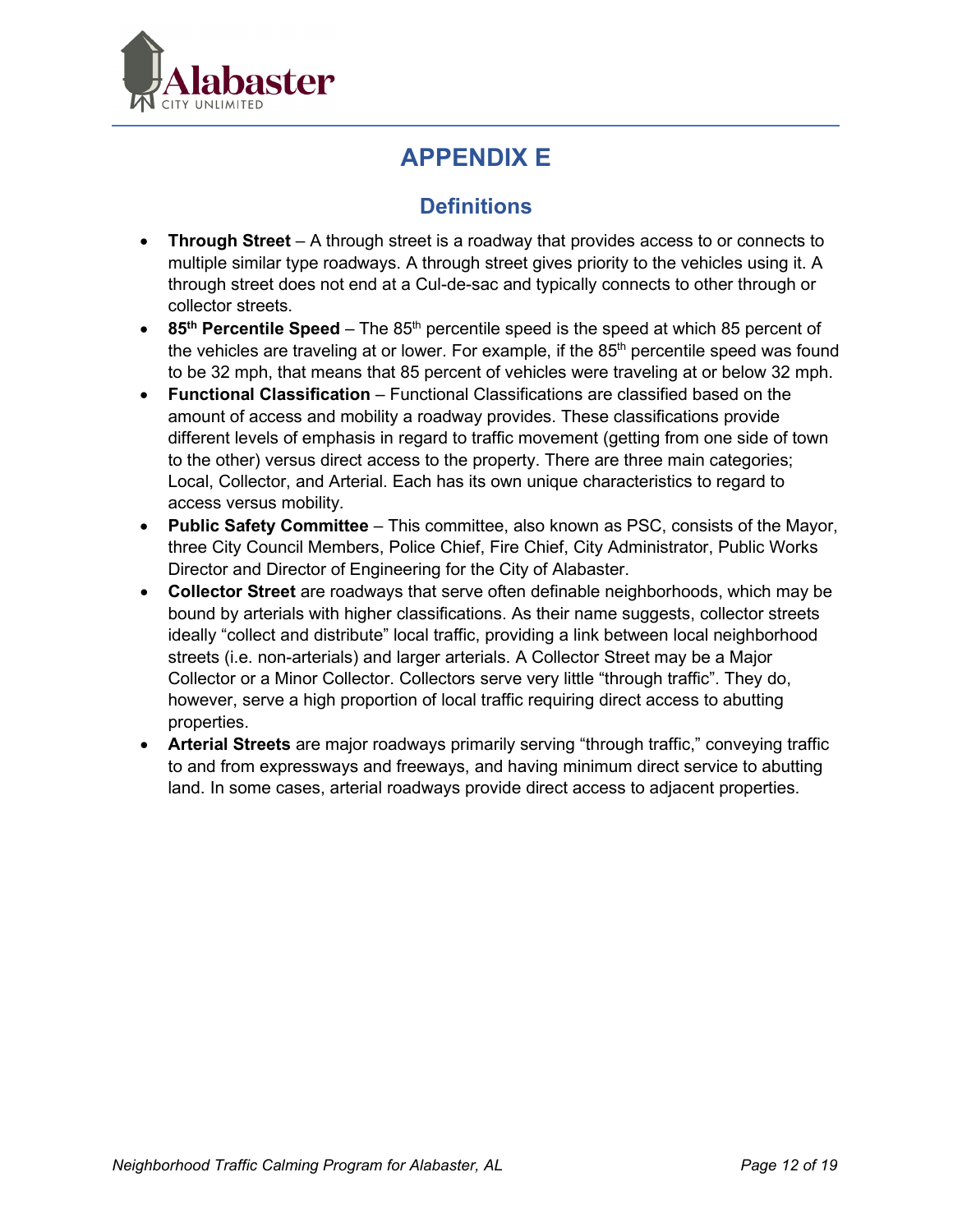

# **APPENDIX F**

## **Additional Resources**

Traffic calming programs have existed for many years throughout the country. A plethora of research has been conducted to find the best and most effective methods to use to make roadways safer for all users. The following is a list of resources that can be looked at for further education and information.

- FHWA Traffic Calming ePrimer [https://safety.fhwa.dot.gov/speedmgt/traffic\\_calm.cfm](https://safety.fhwa.dot.gov/speedmgt/traffic_calm.cfm)
- ITE Traffic Calming <https://www.ite.org/technical-resources/traffic-calming/>
- ITE Traffic Calming: State of the Practice, Reid Ewing, 1999 <https://trid.trb.org/view/647739>
- Fact Sheet <https://crashstats.nhtsa.dot.gov/Api/Public/ViewPublication/812687>
- Ped Safety <https://www.nhtsa.gov/road-safety/pedestrian-safety>
- Speed Management [https://safety.fhwa.dot.gov/local\\_rural/training/fhwasa010413spmgmt/](https://safety.fhwa.dot.gov/local_rural/training/fhwasa010413spmgmt/)
- MUTCD 2009 [https://mutcd.fhwa.dot.gov/kno\\_2009r1r2.htm](https://mutcd.fhwa.dot.gov/kno_2009r1r2.htm)
- [https://www.ite.org/technical-resources/topics/speed-management-for-safety/speed-as](https://www.ite.org/technical-resources/topics/speed-management-for-safety/speed-as-a-safety-problem/)[a-safety-problem/](https://www.ite.org/technical-resources/topics/speed-management-for-safety/speed-as-a-safety-problem/)
- City of Franklin, TN [https://www.franklintn.gov](https://www.franklintn.gov/)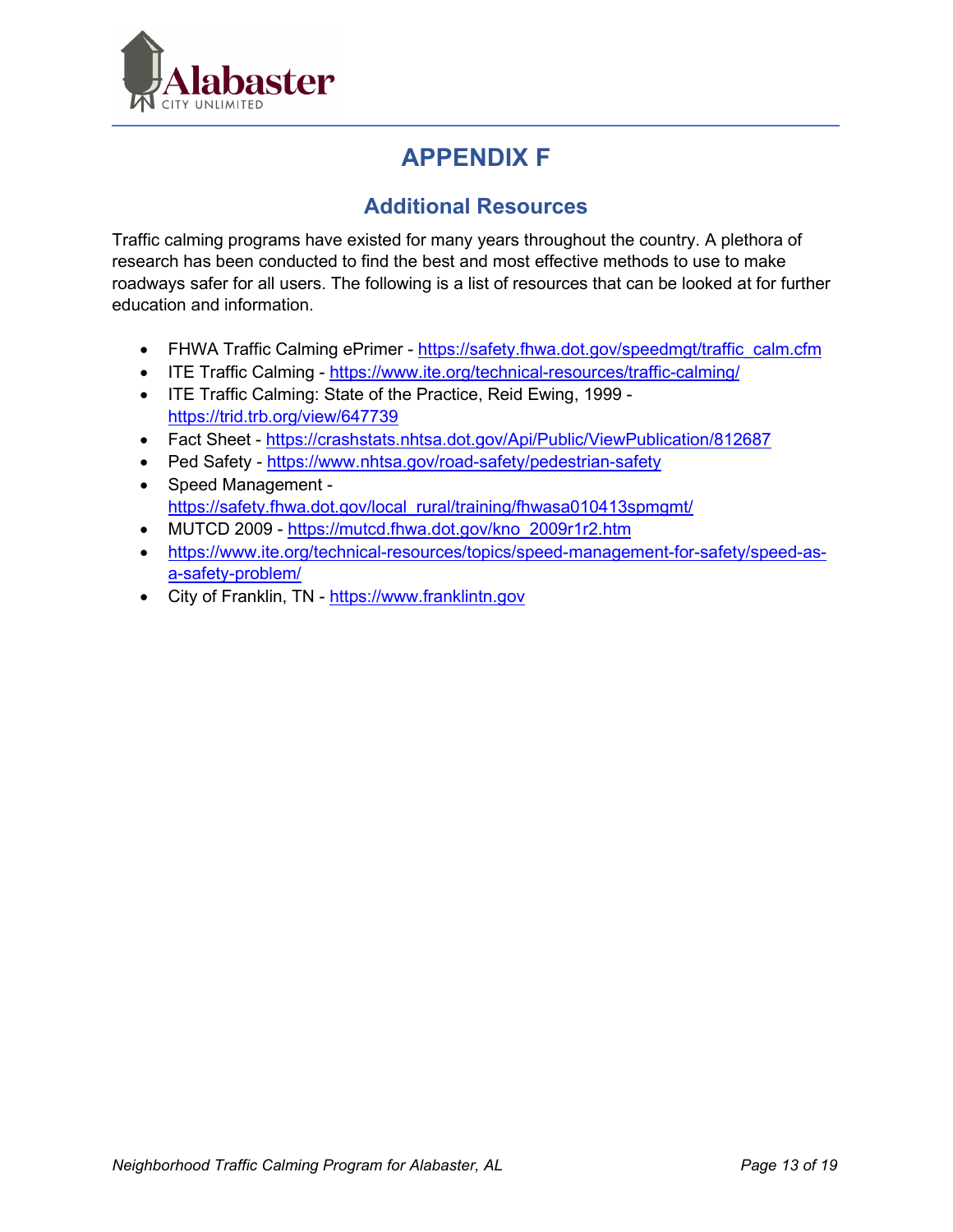

# **Appendix G**

## **Neighborhood Traffic Calming Program Forms**

*Neighborhood Traffic Calming Program for Alabaster, AL* Page 14 of 19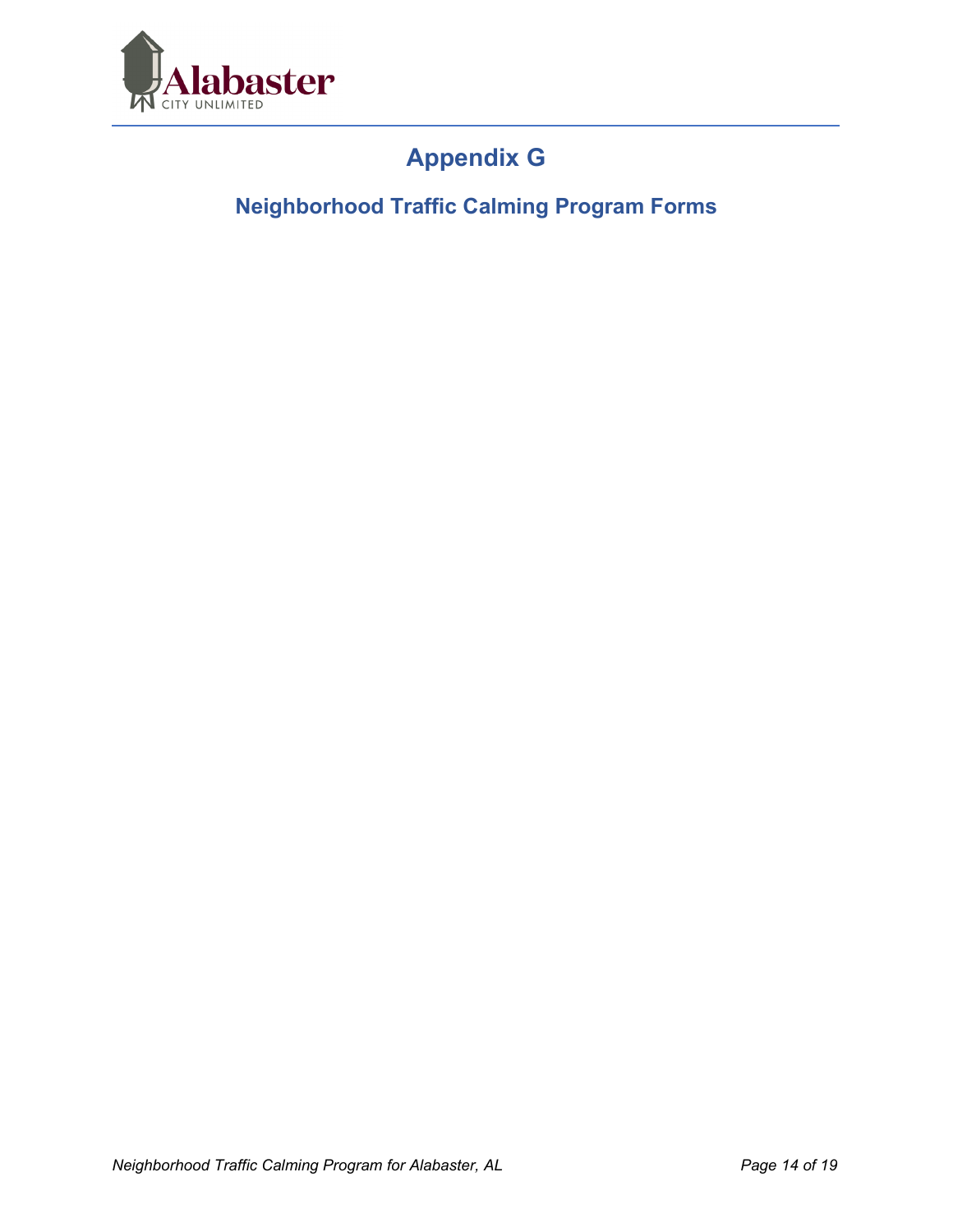

## **Request for Traffic Calming**

Please read through the Neighborhood Traffic Calming Program (NTCP) prior to starting the traffic calming request process. Where an HOA exists, the request must come from the HOA. Where no HOA exists, a group of citizens may initiate the process. In order to request a Traffic Calming Study, 4 different property owners must sign (1 individual from each property is allowed to sign).

Date:  $\Box$ 

Neighborhood (HOA) Representative:

The Neighborhood Representative will serve as the liaison between the neighborhood group and the Engineering / PSC. The neighborhood representative will be responsible for obtaining the appropriate petition signatures.

| HOA Name: <u>__________________________________</u> |  |
|-----------------------------------------------------|--|
| Neighborhood Name:                                  |  |

| Name | Address | Signature |
|------|---------|-----------|
|      |         |           |
|      |         |           |
|      |         |           |
|      |         |           |
|      |         |           |
|      |         |           |
|      |         |           |
|      |         |           |
|      |         |           |
|      |         |           |

 $\mathcal{L}_\text{max}$  , and the contribution of the contribution of the contribution of the contribution of the contribution of the contribution of the contribution of the contribution of the contribution of the contribution of t

Please continue to next page.

Please describe the location and perceived problem below.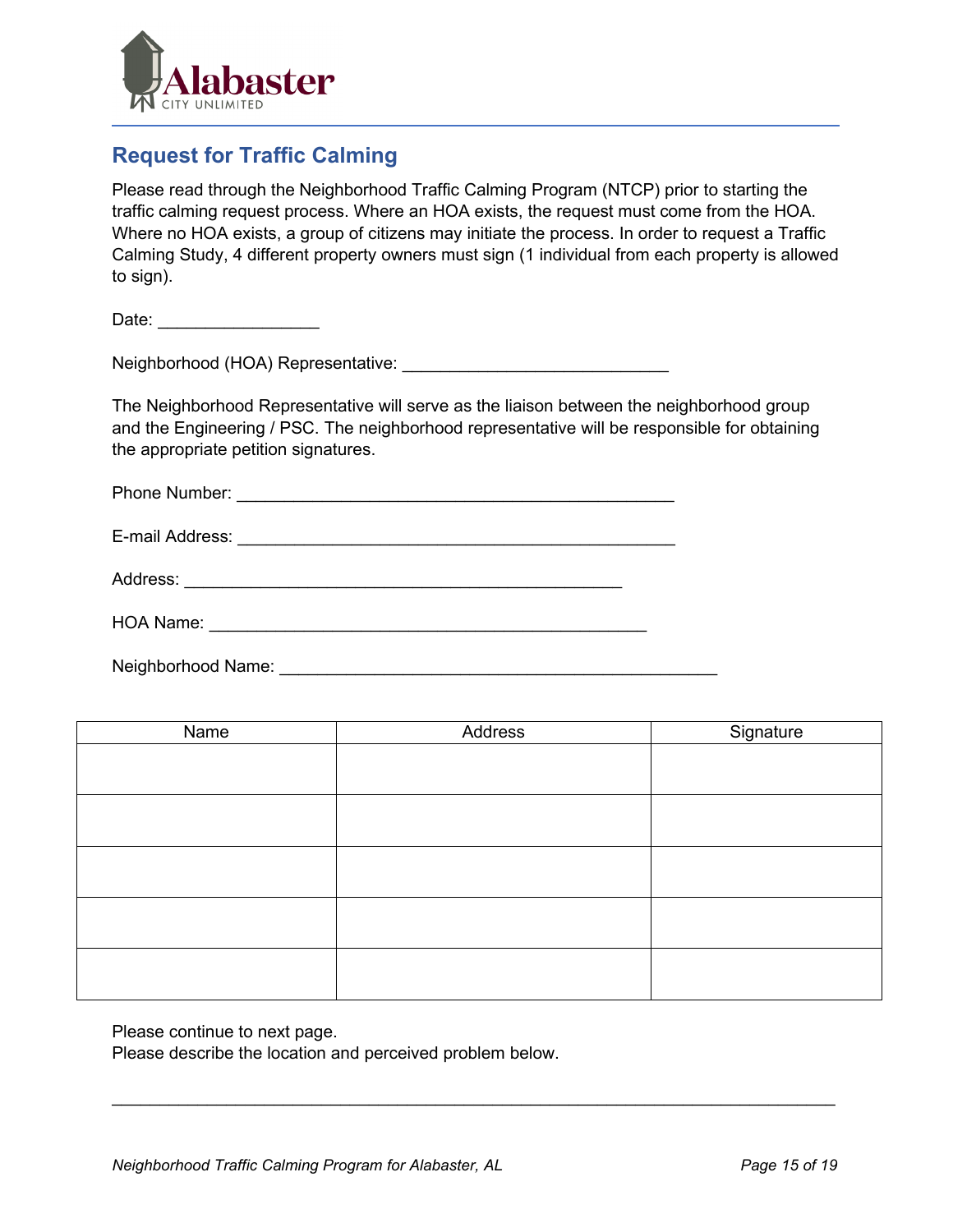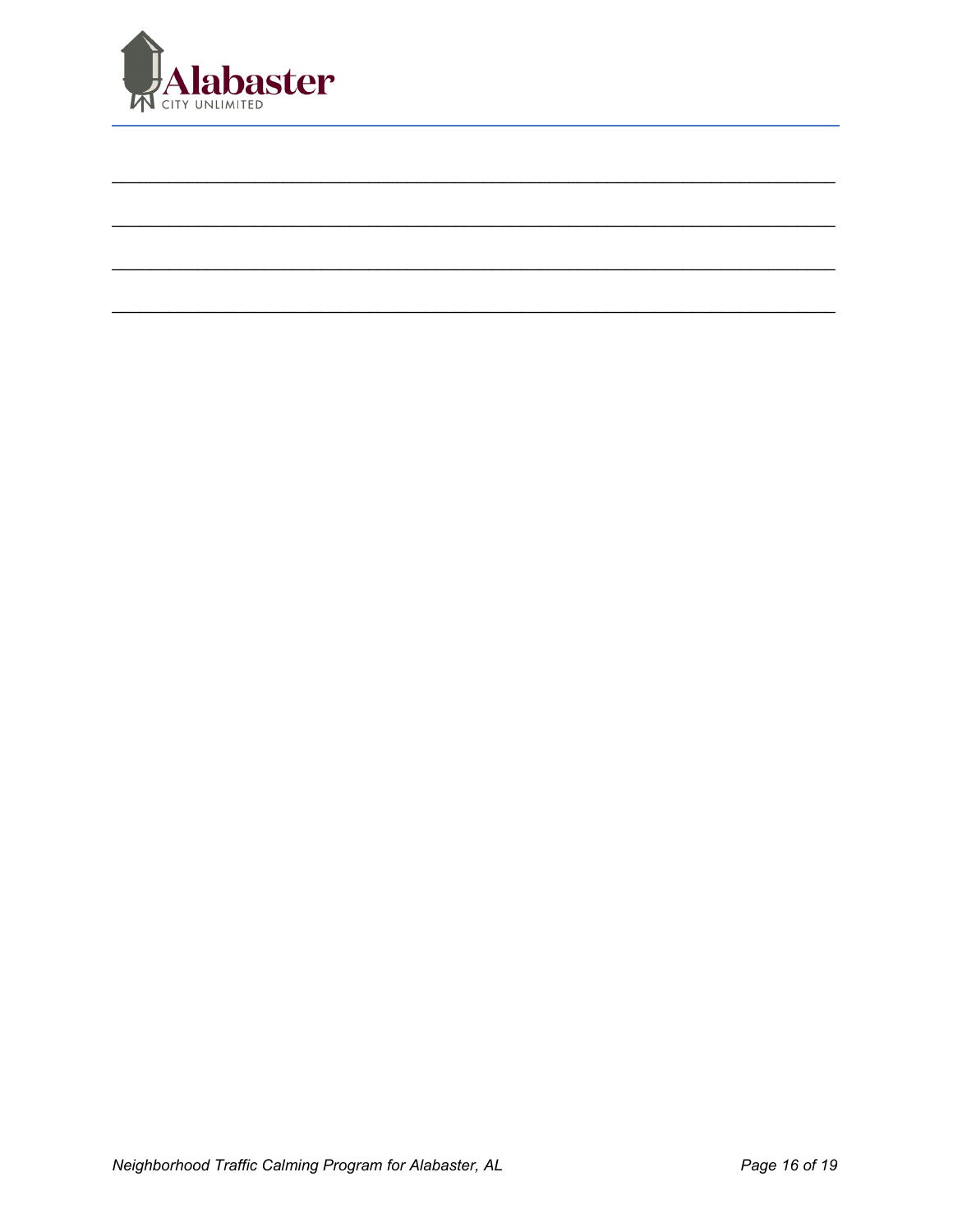

# **Neighborhood Traffic Calming Petition Form**

| Name of neighborhood and/or requesting organization: ____________________________ |  |                                                                                          |  |
|-----------------------------------------------------------------------------------|--|------------------------------------------------------------------------------------------|--|
|                                                                                   |  |                                                                                          |  |
|                                                                                   |  |                                                                                          |  |
|                                                                                   |  |                                                                                          |  |
|                                                                                   |  | $\begin{array}{c} \hbox{from} \begin{array}{c} \begin{array}{c} \end{array} \end{array}$ |  |
|                                                                                   |  |                                                                                          |  |
|                                                                                   |  |                                                                                          |  |
|                                                                                   |  |                                                                                          |  |

SIGNATURES:

|                | <b>Property Owner Name</b> |           | <b>Property Address</b> | Telephone       |
|----------------|----------------------------|-----------|-------------------------|-----------------|
|                | <b>Print Name</b>          | Signature |                         | Number or Email |
| $\mathbf 1$    |                            |           |                         |                 |
| $\overline{2}$ |                            |           |                         |                 |
| $\mathfrak{S}$ |                            |           |                         |                 |
| $\overline{4}$ |                            |           |                         |                 |
| $\overline{5}$ |                            |           |                         |                 |
| $\,6$          |                            |           |                         |                 |
| $\overline{7}$ |                            |           |                         |                 |
| $\bf 8$        |                            |           |                         |                 |
| $9\,$          |                            |           |                         |                 |
| 10             |                            |           |                         |                 |
| 11             |                            |           |                         |                 |
| 12             |                            |           |                         |                 |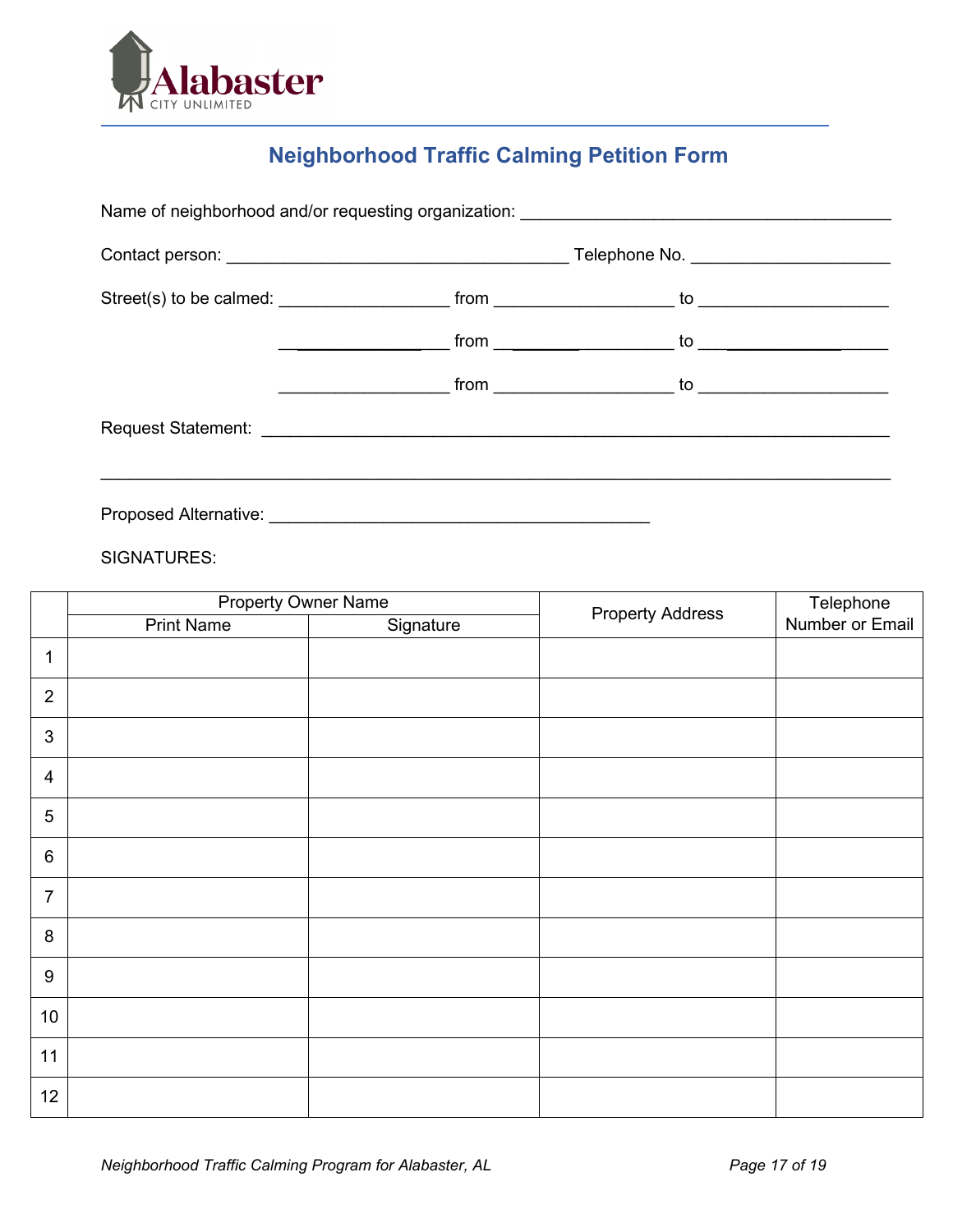

| $13$            |  |  |
|-----------------|--|--|
| 14              |  |  |
| 15              |  |  |
| $16\,$          |  |  |
| 17              |  |  |
| 18              |  |  |
| $19$            |  |  |
| $20\,$          |  |  |
| 21              |  |  |
| 22              |  |  |
| 23              |  |  |
| 24              |  |  |
| 25              |  |  |
| $26\,$          |  |  |
| $27$            |  |  |
| 28              |  |  |
| 29              |  |  |
| 30 <sup>°</sup> |  |  |
| 31              |  |  |
| $32\,$          |  |  |
| $33\,$          |  |  |
| 34              |  |  |